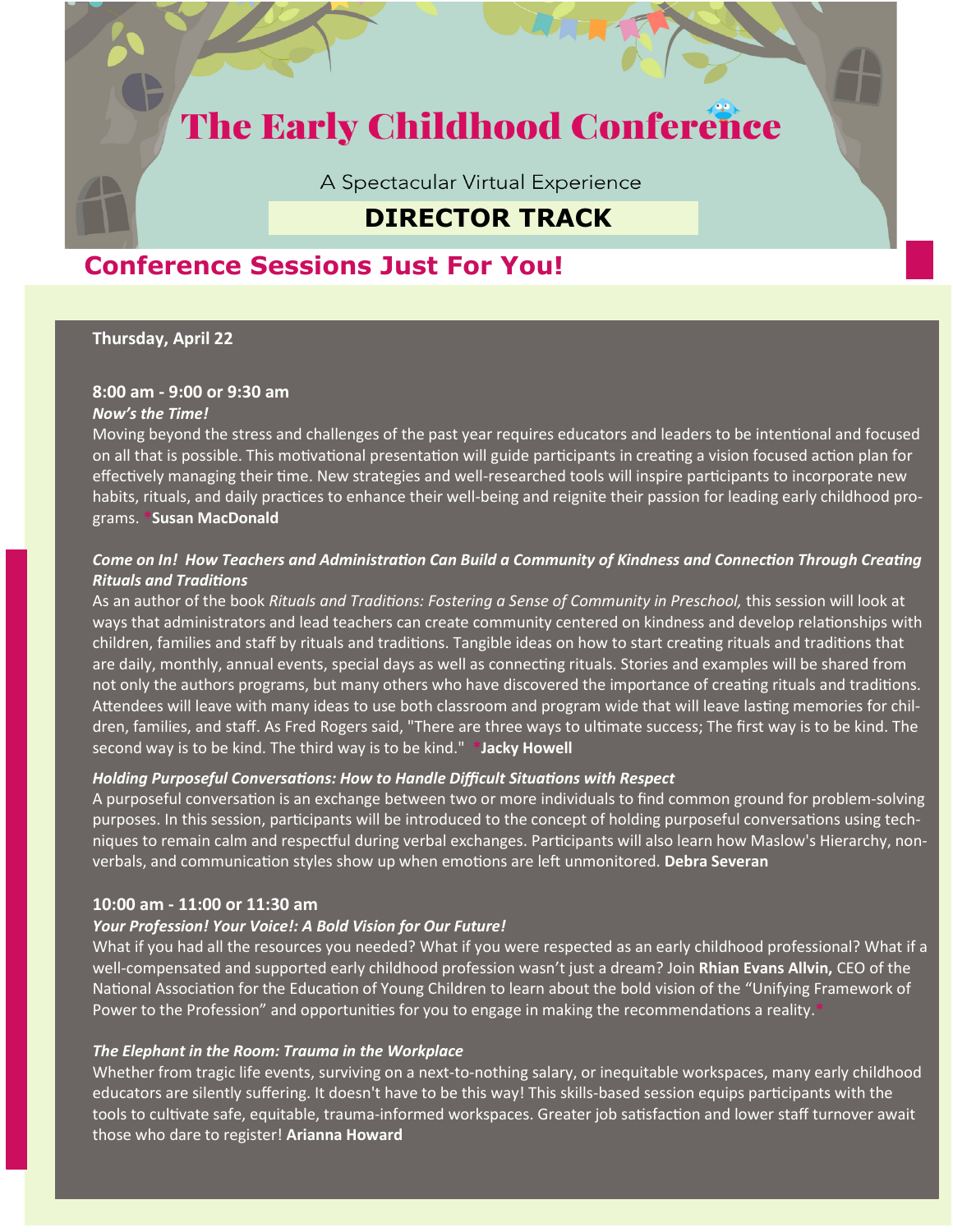#### **Thursday, April 22**

#### **10:00 am - 11:00 or 11:30 am**

#### *Self Care- It's More Than an Indulgence*

Self- care, we know it's important, but who has time for that? Learn what is self care, why it's important, how to prevent compassion fatigue, and practical strategies for making time for you. **Kaleena Wiseman**

# **2:30pm - 3:30 or 4:00 pm**

#### *Conversations that Matter! Developing Strength-Based Communications Skills to Support Professional Growth*

Supporting the continuous professional growth of educators requires leaders to be skilled communicators. When leaders can inspire, motivate, and engage educators through impactful dialogues they will be able to facilitate sustainable improvements in overall program quality. This workshop will guide leaders in developing the skills they need to have effective dialogues that are fully aligned with individual and program goals, lead to action, and offer constructive feedback. We will spend time addressing key communication strategies and techniques as we explore: Appreciative Inquiry (AI) as a collaborative model for leveraging strengths, reflective practices that add depth to professional conversations, observation protocols, adult development theory as it relates to providing constructive feedback and powerful questions as the foundation for meaningful dialogues from the hiring process through the exit interview. The fundamental goal for this session is to support leaders in gaining a new perspective on their communication and leadership practices, so they can leave refreshed and recharged with a clear vision for facilitating positive changes in their daily work and learning communities. **\*Susan MacDonald**

#### *Family Engagement: A Five Protective Factor Approach*

The Strengthening Families framework is a research-informed approach to increase family strengths, enhance child development, and reduce the likelihood of child abuse and neglect. This session explores the protective factors of the framework and how to implement them in an early childhood program. We know family engagement is important but how do we do it? Participants will discover how to build meaningful family engagement and how to ensure each family event aligns to the five protective factors from the framework. **Brittany Kinstler**

#### *This Could Have Been An Email: How To Create A Staff Meeting Teachers Can't Wait To Attend*

When announcing another staff meeting, do you receive cheers of excitement or eye rolls? Learn tips to plan and organize your staff meeting so your adult learners are just as engaged as the children; through hands on activities that get them out of their seats and critically thinking! This session, for center directors and administrators, will require you to move around the room, actively participate, and even get a little silly. You will leave this session with fun new ways to engage your staff and meet learning standards. **Joanna Kelley**

#### *Becoming the Best You — Starting Today*

What are your hopes, dreams or aspirations? The person who can achieve them is the best version of you. Not the halfway version of you. Not the one who's living to someone else's expectations. Not the version who gives up when things get challenging. The best you. When you're your best self, you're also the most effective you can be in your role with the children in your organization — whether you're an educator, director or any other role. So how do become your best you? In this engaging, motivating, hands-on presentation, you'll gain a great process and set of tools to use throughout life! We'll create a mini-blueprint with a vision, goal and action steps. We'll focus on WHAT you want to do and WHO you want to be. We'll discover how you trip yourself up — and what to do about it. Along the way, you'll gain "Power Challenges" — useful activities that you can adopt to develop yourself and become a stronger person and leader. The presentation will inspire you to want to do these challenge — so that you can be more effective leading, working and living. So you can become the best version of you, starting today! **Carla Rogg**

# *8 Financial Strategies for Every Woman*

90% of women will manage their finances at some point in their life. Women often have the best of intentions when it comes to managing their wealth, but often put themselves last. That's why every woman should have a plan. **Buddy Farmer**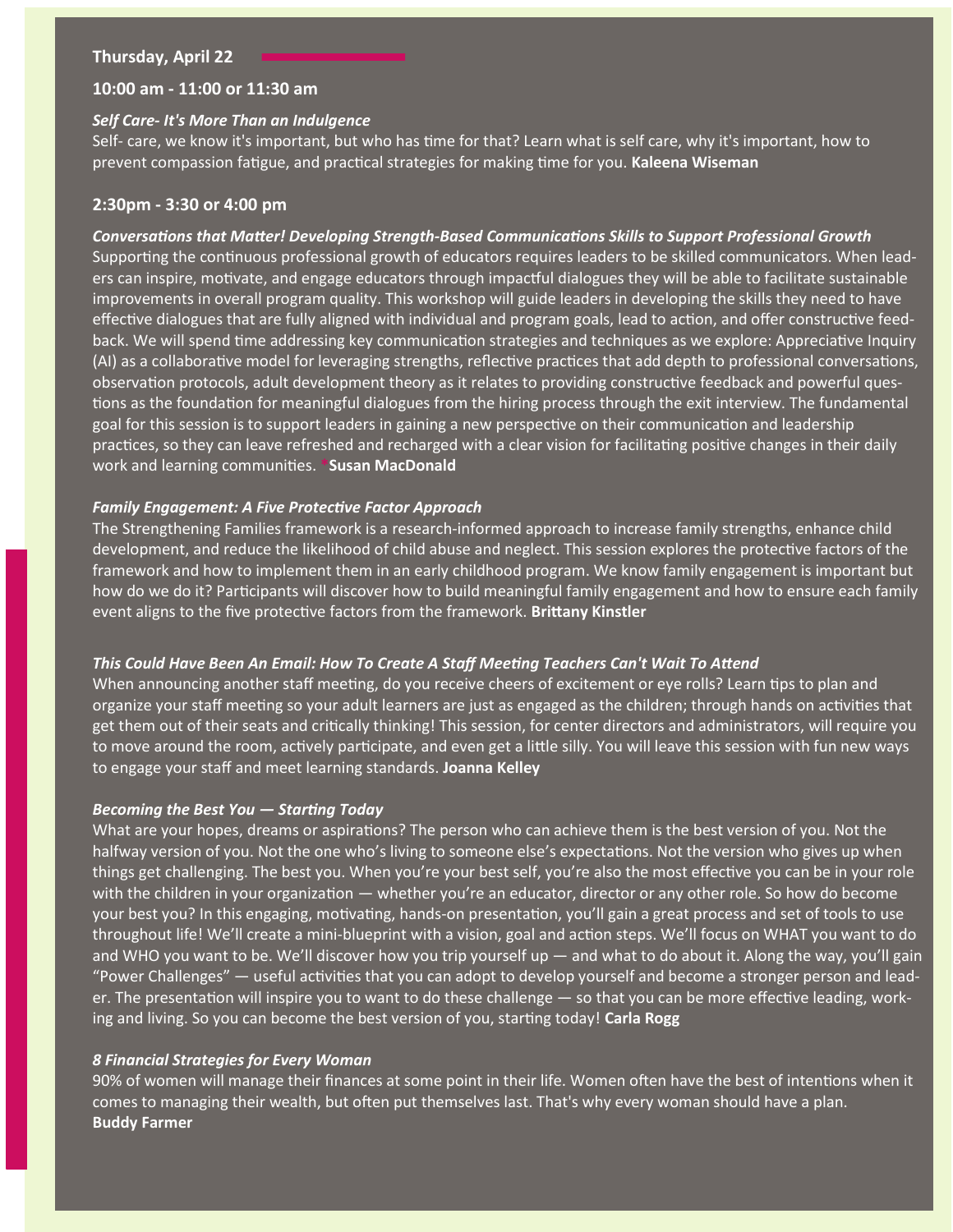# **Friday, April 23**

# **8:00 am - 9:00 or 9:30 am**

# *Building Compassion in Early Childhood Communities*

The pandemic has hit everyone in our early childhood communities hard and tested our relationships. Now more than ever, we need to strengthen our skills in understanding the unique perspectives of the children, parents, colleagues, and administrators with whom we work. In this session, we will discuss the brain science of threat and why people respond in difficult ways when they feel vulnerable. We will discuss common situations of vulnerability in our communities and share compassion strategies for supporting others in challenging situations. Finally, we will discover why selfcompassion is key to our work. **\*Cori Berg**

# *What are the Top 3 Reasons Early Childhood Teachers Leave the Profession in Ohio?*

This session is designed from a qualitative research project to gain perspective on teacher turnover in early childhood educational settings. The session will benefit teachers, administrators, directors, and program coordinators. The session will utilize prompts from current research completed in Ohio on teacher turnover in ECE classrooms and settings. Participants will be engaged through the live chat with brainstorming ideas and leave the training with a new vision for hiring novice teachers and developing individual training programs to meet all new teachers at their level of development and areas of opportunities. **Charlotte Perlaky**

# *So You Want To Be A Director? Practical Tips For Growing Out Of The Classroom and Into The Office*

Have you dreamed of becoming a director or administrator? So many directors started as teachers without any formal training in leadership or running a business. If you are ready to take criticism, think like a team, lead adult learners, plumb a toilet (yes, that too), and work harder than you've ever worked before, then this session is for you. Geared towards teachers interested in following their dreams to school leadership, participants will gain an understanding of the director role and define steps to get you to reach your full potential. Wear 1000 hats and look great doing it! **Joanna Kelley**

# *How to Open a Child Care Center in Ohio Without Debt*

This session will cover how to open a child care center in Ohio from start to finish without taking out any loans. **Stacy Corll**

# *Self Care Practices for Early Childhood Educators*

In this session there will be gentle movements in and with a chair, along with instruction about sitting, standing and lifting which will help teachers to keep their bodies comfortable and working. Breath practices and concentration/ meditation practices will be taught to provide help for calming the mind and emotions. You will need to wear pants with bare feet or comfortable flat shoes, and have handy a chair and two beach towels or three bath towels. **Angela LaMonte**

# **10:00 am - 11:00 or 11:30 am**

# **Laying the Groundwork Summit 2021**

During this Summit attendees will look at the current state and national policies that directly affect the early childhood profession and the families served. The state budget process and the work of key bipartisan legislative leaders in the Ohio Senate will be discussed. Come discover ways you can become engaged in state policy and advocacy and experience putting learning into action by engaging in a unique virtual advocacy challenge where you will practice elevating your voice through communication platforms with the support of Ohio's leading early childhood advocacy organization, **Groundwork Ohio**. Special presentation will be provided by Rhian Evans from NAEYC.

# *Laugh The Stress Away*

**How stressed are you? This session will explore various techniques to reduce and manage stress including laughter. \*Joe French**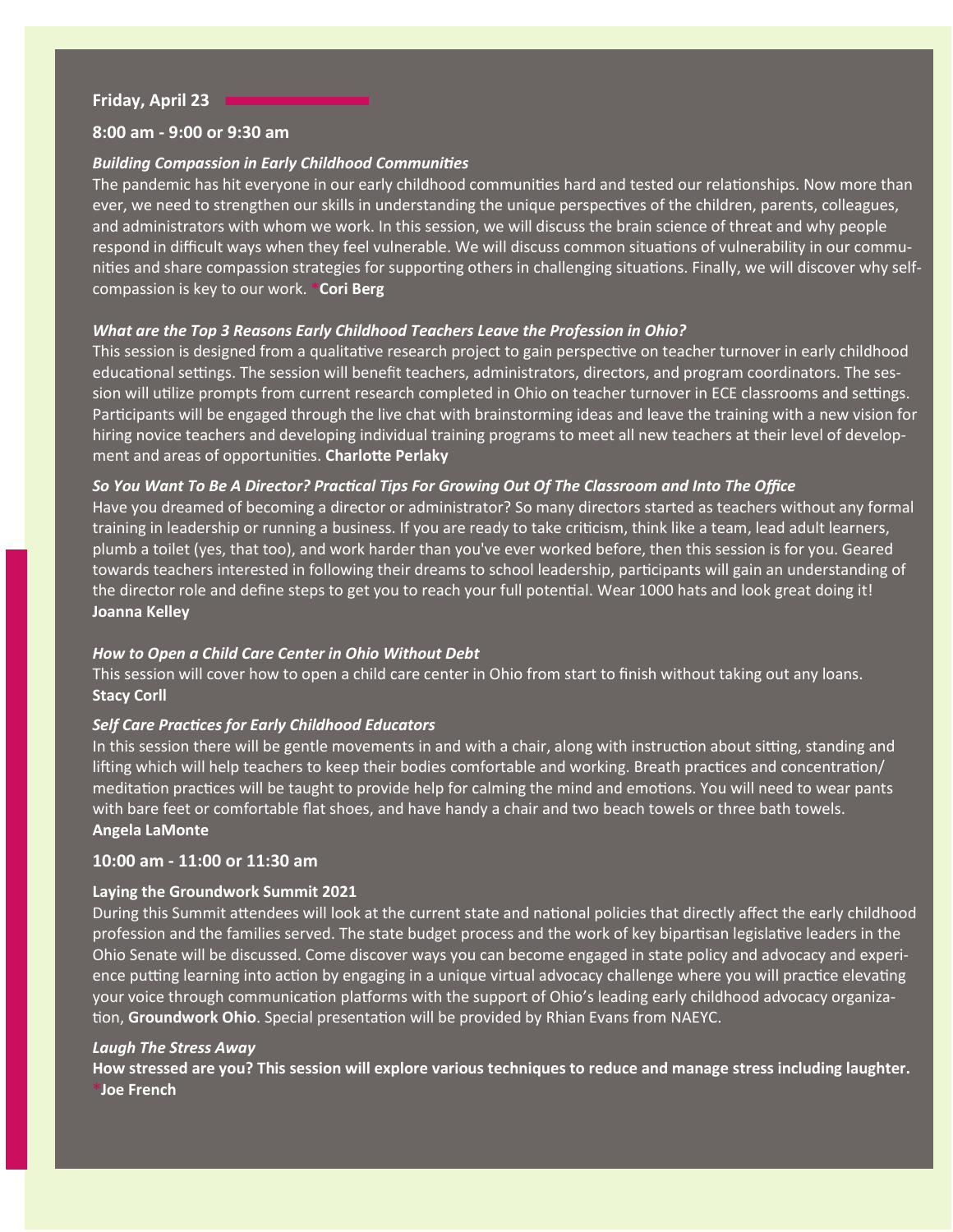**10:00 am - 11:00 or 11:30 am** 

#### *Working Together for the Benefit of Our Children*

This session will provide participants an opportunity to analyze and better understand the value of cultivating empathy for families and children they serve. Techniques to improve communication with families and promote healthy environments that support acceptance over tolerance will be discussed. Leave with an improved ability to understand and share the feelings of another. **Mandy Young**

#### *Five Habits of Highly Effective Early Childhood Leaders*

In this session we will discuss the five habits that highly effective early childhood education leaders exhibit that can improve daily operations and practices in an early childhood education business. We will examine the need for a continuous quality improvement plan, constructive versus destructive feedback and completing staff evaluations as a prerequisite for leading high performing teams. **Robert Gundling**

#### *Supporting Your Staff in Challenging Times*

Supporting Your Staff in Challenging Times presentation will coach program administrators on how to recognize and discover staff stressors and how, in their role, can help support those staff members with the stressors they are experiencing. This presentation will also coach program administrators on how they can create an environment that alleviates some of the stressors. Administrators will also learn how to acknowledge their own stressors and will be given suggestions and strategies to help themselves with their stressors. **Christine DeSanti**

#### **2:30 pm - 3:30 or 4:00 pm**

#### *Gossip Be Gone! The Vital Importance of a Positive Teams*

Children thrive in environments where the adults model positive relationships and create communities based on trust and respect. In this workshop, we will examine the impact that toxic stress in a classroom has on young children's brain development and social-emotional skills. We will explore strategies for enhancing your professional skills to help you communicate effectively with your co-workers, as well as techniques to reduce gossip. We will use the NAEYC Code of Ethical Conduct as a guide to creating strength-based team relationships and a positive, supportive, respectful environment for children and adults. **\*Susan MacDonald**

#### **4:00 - 5:00 pm**

*Ohio Directors' Network with Sherry Roush & Belinda Costin*

# **Saturday April 24**

# **Zen & the Art of Early Childhood Education**

Many of us think of "early childhood" as more than a stage of development or a career choice. Join Richard as he shares his story and discusses the foundational components of our work with young children. We will reflect together (via Zoom's Chat feature) on why we choose play, why reflection and intentionality are critical to our work and why we choose to give young children meaningful learning experiences. What does it mean to place ourselves in positions of service? How do we balance our humanity and our professionalism in an ever-changing world? How are we comm unity builders? This session will provoke your thinking, engage your emotions and nourish your spirit! **Richard Cohen**

#### *Beyond Baby Shark: Embracing Diverse Family Structures*

Not every family has Baby Shark, Mommy Shark, and Daddy Shark! In order to be welcoming and supportive of all children in our care, we need to evaluate how we are welcoming and supporting families. Practice ways to evaluate programs and classrooms, and gain resources for making your space safe for all families. **Lydia Bowers**